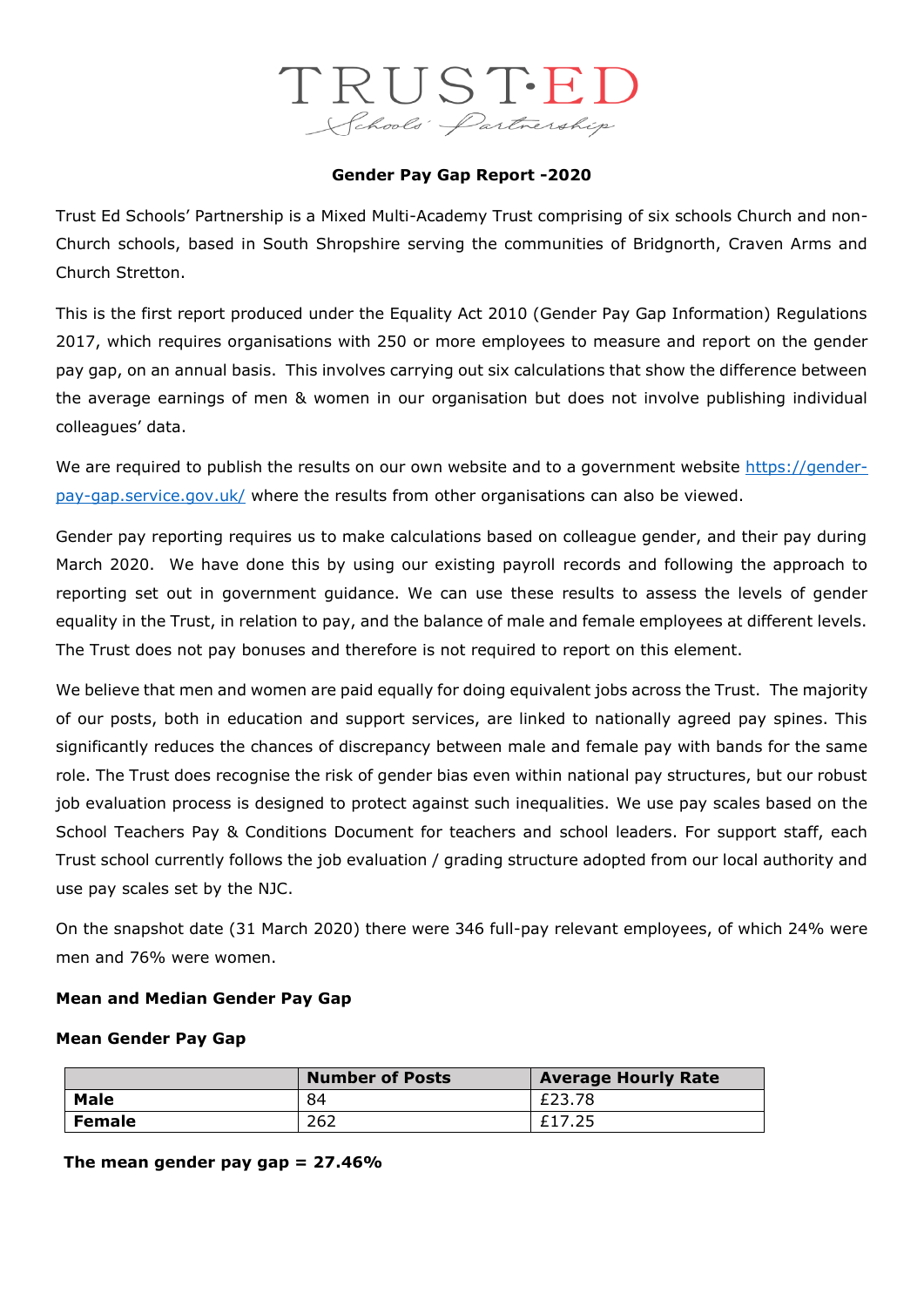### **Median Gender Pay Gap**

|        | <b>Number of Posts</b> | <b>Average Hourly Rate</b> |  |
|--------|------------------------|----------------------------|--|
| Male   | 84                     | £24.78                     |  |
| Female | 262                    | £10.97                     |  |

## **The median pay gap is 55.73%**

*Note: Whilst the Gender Pay Gap does appear high, this does not represent the trust paying men higher than women for performing the same role but instead reflects the makeup of our workforce and the fact that the majority of our Trust are women in support staff type roles.*

## **Quartile Pay Band Gender Information**

| Quartile              | <b>Male No.</b> | Male % | <b>Female No.</b> | Female % | <b>Total No.</b> |
|-----------------------|-----------------|--------|-------------------|----------|------------------|
| Lower 1               | 14              | 16.28% | 72                | 83.72%   | 86               |
| <b>Lower Middle</b>   | 12              | 13.79% | 75                | 86.21%   | 87               |
| <b>Upper Middle</b>   | 25              | 28.74% | 62                | 71.36%   | 87               |
| <b>Upper Quartile</b> | 33              | 38.37% | 53                | 61.63%   | 86               |





# **Who received bonus pay?**

0% of women

0% of men

# **Difference in Bonus Pay**

No bonuses were paid, so there is no difference in bonus pay.